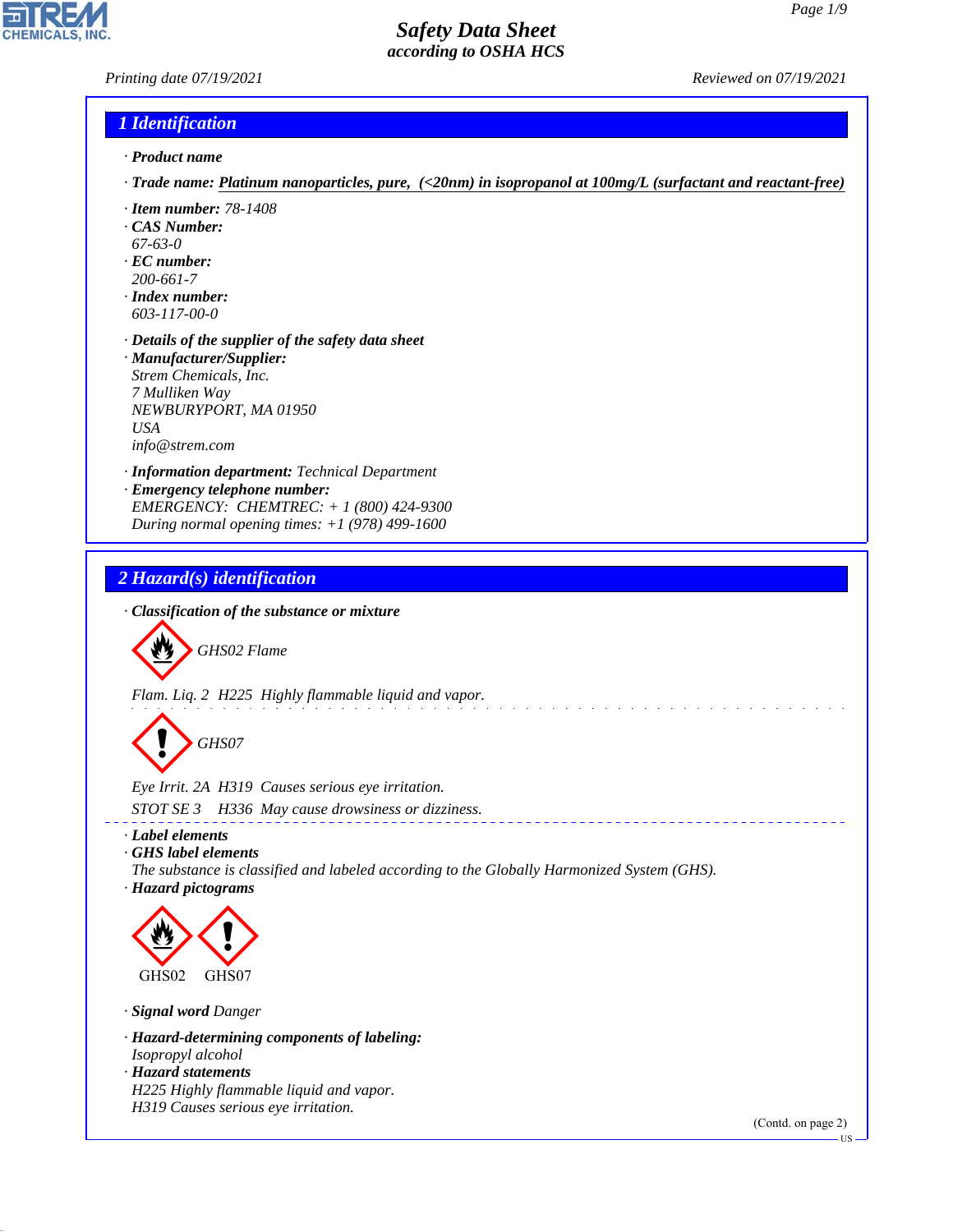*Printing date 07/19/2021 Reviewed on 07/19/2021*

**EDIREAL** 

44.1.1

|                                                                                           | (Contd. of page 1)                                                                                                                                 |
|-------------------------------------------------------------------------------------------|----------------------------------------------------------------------------------------------------------------------------------------------------|
|                                                                                           | H336 May cause drowsiness or dizziness.                                                                                                            |
| · Precautionary statements                                                                |                                                                                                                                                    |
| P210                                                                                      | Keep away from heat/sparks/open flames/hot surfaces. No smoking.                                                                                   |
| P280                                                                                      | Wear protective gloves/protective clothing/eye protection/face protection.                                                                         |
| P <sub>261</sub>                                                                          | Avoid breathing dust/fume/gas/mist/vapors/spray                                                                                                    |
|                                                                                           | P305+P351+P338 If in eyes: Rinse cautiously with water for several minutes. Remove contact lenses, if present<br>and easy to do. Continue rinsing. |
| $P403 + P233$                                                                             | Store in a well-ventilated place. Keep container tightly closed.                                                                                   |
| P501                                                                                      | Dispose of contents/container in accordance with local/regional/national/international<br>regulations.                                             |
| · Classification system:                                                                  |                                                                                                                                                    |
| $\cdot$ NFPA ratings (scale 0 - 4)                                                        |                                                                                                                                                    |
|                                                                                           |                                                                                                                                                    |
|                                                                                           | $Health = 1$                                                                                                                                       |
|                                                                                           | $Fire = 3$                                                                                                                                         |
|                                                                                           | $Reactivity = 0$                                                                                                                                   |
| · HMIS-ratings (scale 0 - 4)                                                              |                                                                                                                                                    |
|                                                                                           |                                                                                                                                                    |
| <b>HEALTH</b><br>$\boxed{1}$                                                              | $Health = 1$                                                                                                                                       |
| <b>FIRE</b><br> 3                                                                         | $Fire = 3$                                                                                                                                         |
|                                                                                           | REACTIVITY 0 $Reactivity = 0$                                                                                                                      |
| $\cdot$ Other hazards<br>· <b>PBT</b> : Not applicable.<br>$\cdot v$ PvB: Not applicable. | · Results of PBT and vPvB assessment                                                                                                               |
|                                                                                           |                                                                                                                                                    |
|                                                                                           | <b>3 Composition/information on ingredients</b>                                                                                                    |
|                                                                                           |                                                                                                                                                    |
|                                                                                           | · Chemical characterization: Substances                                                                                                            |
| · CAS No. Description                                                                     |                                                                                                                                                    |
| 67-63-0 Isopropyl alcohol                                                                 |                                                                                                                                                    |
| $\cdot$ Identification number(s)                                                          |                                                                                                                                                    |
| $\cdot$ EC number: 200-661-7                                                              | $\cdot$ Index number: 603-117-00-0                                                                                                                 |
|                                                                                           |                                                                                                                                                    |
| <b>4 First-aid measures</b>                                                               |                                                                                                                                                    |
|                                                                                           |                                                                                                                                                    |
|                                                                                           | · Description of first aid measures                                                                                                                |
|                                                                                           | · After inhalation: Supply fresh air; consult doctor in case of complaints.                                                                        |
|                                                                                           | · After skin contact: Immediately rinse with water.                                                                                                |
| · After eye contact:                                                                      |                                                                                                                                                    |
|                                                                                           | Rinse opened eye for several minutes under running water. If symptoms persist, consult a doctor.                                                   |
|                                                                                           | · After swallowing: If symptoms persist consult doctor.                                                                                            |
| · Information for doctor:                                                                 | $\cdot$ Most important symptoms and effects, both acute and delayed No further relevant information available.                                     |

(Contd. on page 3)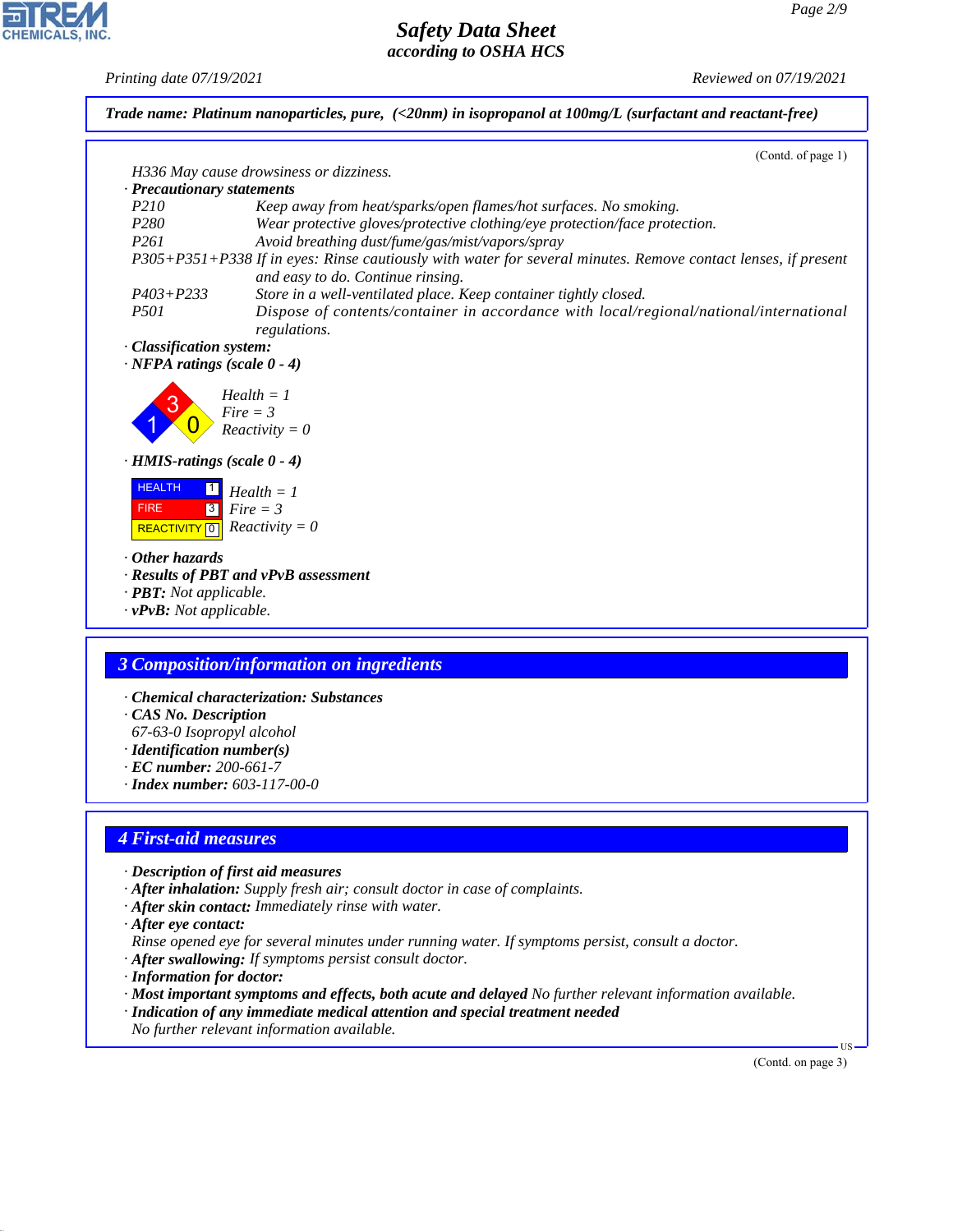*Printing date 07/19/2021 Reviewed on 07/19/2021*

*Trade name: Platinum nanoparticles, pure, (<20nm) in isopropanol at 100mg/L (surfactant and reactant-free)*

(Contd. of page 2)

#### *5 Fire-fighting measures*

- *· Extinguishing media*
- *· Suitable extinguishing agents:*
- *CO2, extinguishing powder or water spray. Fight larger fires with water spray or alcohol resistant foam.*
- *· For safety reasons unsuitable extinguishing agents: Water with full jet*
- *· Special hazards arising from the substance or mixture No further relevant information available.*
- *· Advice for firefighters*
- *· Protective equipment: No special measures required.*

#### *6 Accidental release measures*

- *· Personal precautions, protective equipment and emergency procedures Wear protective equipment. Keep unprotected persons away.*
- *· Environmental precautions: Prevent seepage into sewage system, workpits and cellars.*
- *· Methods and material for containment and cleaning up: Absorb with liquid-binding material (sand, diatomite, acid binders, universal binders, sawdust). Dispose contaminated material as waste according to item 13. Ensure adequate ventilation.*
- *· Reference to other sections See Section 7 for information on safe handling. See Section 8 for information on personal protection equipment.*
- *See Section 13 for disposal information.*
- *· Protective Action Criteria for Chemicals*

*· PAC-1:*

*· PAC-2:*

*· PAC-3:*

#### *7 Handling and storage*

*· Handling:*

- *· Precautions for safe handling Ensure good ventilation/exhaustion at the workplace. Prevent formation of aerosols.*
- *· Information about protection against explosions and fires: Keep ignition sources away - Do not smoke.*
- *Protect against electrostatic charges.*
- *· Conditions for safe storage, including any incompatibilities*
- *· Storage:*

44.1.1

- *· Requirements to be met by storerooms and receptacles: Store in a cool location.*
- *· Information about storage in one common storage facility: Not required.*
- *· Further information about storage conditions:*

*Keep receptacle tightly sealed. Store in cool, dry conditions in well sealed receptacles.*

(Contd. on page 4)

*400 ppm*

*2000\* ppm*

*12000\*\* ppm*

**US**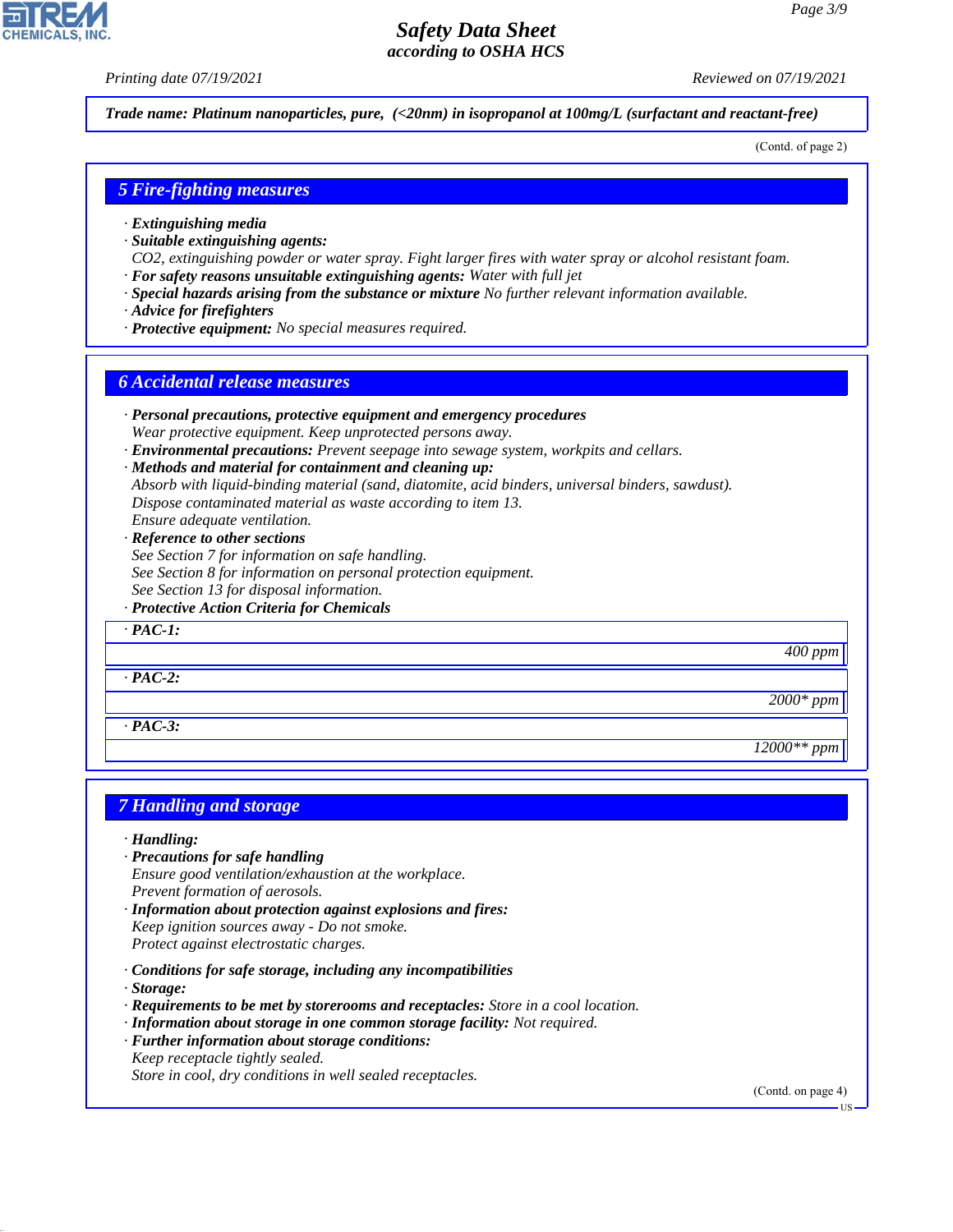(Contd. of page 3)

## *Safety Data Sheet according to OSHA HCS*

*Printing date 07/19/2021 Reviewed on 07/19/2021*

*Trade name: Platinum nanoparticles, pure, (<20nm) in isopropanol at 100mg/L (surfactant and reactant-free)*

*· Specific end use(s) No further relevant information available.*

*8 Exposure controls/personal protection*

*· Additional information about design of technical systems: No further data; see item 7.*

*· Control parameters*

*· Components with limit values that require monitoring at the workplace:*

#### *67-63-0 Isopropyl alcohol*

*PEL Long-term value: 980 mg/m³, 400 ppm*

*REL Short-term value: 1225 mg/m³, 500 ppm Long-term value: 980 mg/m³, 400 ppm*

*TLV Short-term value: 984 mg/m³, 400 ppm Long-term value: 492 mg/m³, 200 ppm BEI*

*· Ingredients with biological limit values:*

*67-63-0 Isopropyl alcohol*

*BEI 40 mg/L*

*Medium: urine Time: end of shift at end of workweek Parameter: Acetone (background, nonspecific)*

*· Additional information: The lists that were valid during the creation were used as basis.*

- *· Exposure controls*
- *· Personal protective equipment:*
- *· General protective and hygienic measures:*

*Keep away from foodstuffs, beverages and feed. Immediately remove all soiled and contaminated clothing. Wash hands before breaks and at the end of work. Avoid contact with the eyes.*

- *Avoid contact with the eyes and skin.*
- *· Breathing equipment: A NIOSH approved respirator in accordance with 29 CFR 1910.134.*
- *· Protection of hands:*



44.1.1

\_S*Protective gloves*

*The glove material has to be impermeable and resistant to the product/ the substance/ the preparation. Due to missing tests no recommendation to the glove material can be given for the product/ the preparation/ the chemical mixture.*

*Selection of the glove material on consideration of the penetration times, rates of diffusion and the degradation · Material of gloves*

*The selection of the suitable gloves does not only depend on the material, but also on further marks of quality and varies from manufacturer to manufacturer.*

*· Penetration time of glove material*

*The exact break through time has to be found out by the manufacturer of the protective gloves and has to be observed.*

(Contd. on page 5)

US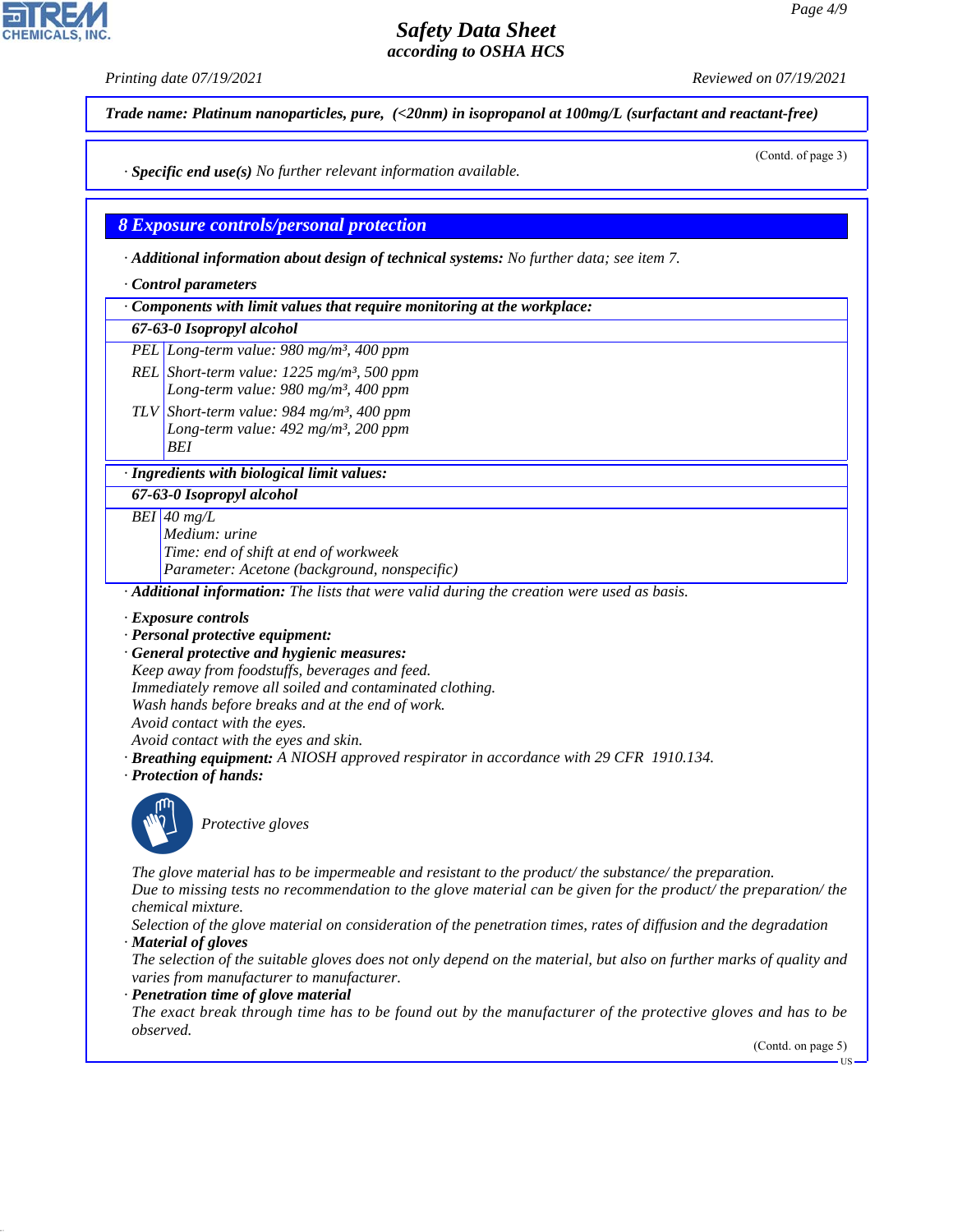*Printing date 07/19/2021 Reviewed on 07/19/2021*

CHEMICALS, INC.

44.1.1

| $\cdot$ Eye protection:                                                           | (Contd. of page 4)                                                                            |
|-----------------------------------------------------------------------------------|-----------------------------------------------------------------------------------------------|
|                                                                                   |                                                                                               |
| Tightly sealed goggles                                                            |                                                                                               |
|                                                                                   |                                                                                               |
|                                                                                   |                                                                                               |
| 9 Physical and chemical properties                                                |                                                                                               |
| · Information on basic physical and chemical properties                           |                                                                                               |
| · General Information<br>$\cdot$ Appearance:                                      |                                                                                               |
| Form:                                                                             | Liquid                                                                                        |
| Color:                                                                            | Dark grey                                                                                     |
| $\cdot$ Odor:                                                                     | Alcohol-like                                                                                  |
| · Odor threshold:                                                                 | Not determined.                                                                               |
| $\cdot$ pH-value:                                                                 | Not determined.                                                                               |
| Change in condition<br><b>Melting point/Melting range:</b>                        | Undetermined.                                                                                 |
| <b>Boiling point/Boiling range:</b>                                               | 82 °C (180 °F)                                                                                |
| · Flash point:                                                                    | 13 °C (55 °F)                                                                                 |
| · Flammability (solid, gaseous):                                                  | Not determined.                                                                               |
| · Ignition temperature:                                                           | 425 °C (797 °F)                                                                               |
| · Decomposition temperature:                                                      | Not determined.                                                                               |
| · Auto igniting:                                                                  | Not determined.                                                                               |
| · Danger of explosion:                                                            | Product is not explosive. However, formation of explosive air/vapor<br>mixtures are possible. |
| · Explosion limits:                                                               |                                                                                               |
| Lower:                                                                            | 50 $g/m^3$<br>300 g/m <sup>3</sup>                                                            |
| <b>Upper:</b>                                                                     |                                                                                               |
| $\cdot$ Vapor pressure at 20 °C (68 °F):                                          | 43 hPa (32 mm Hg)                                                                             |
| $\cdot$ Density at 20 $\textdegree$ C (68 $\textdegree$ F):<br>· Relative density | 0.785 g/cm <sup>3</sup> (6.55083 lbs/gal)<br>Not determined.                                  |
| · Vapor density                                                                   | Not determined.                                                                               |
| · Evaporation rate                                                                | Not determined.                                                                               |
| · Solubility in / Miscibility with                                                |                                                                                               |
| Water at 20 $\textdegree$ C (68 $\textdegree$ F):                                 | 1 g/l                                                                                         |
| · Partition coefficient (n-octanol/water): Not determined.                        |                                                                                               |
| · Viscosity:                                                                      |                                                                                               |
| Dynamic at 20 $\textdegree$ C (68 $\textdegree$ F):<br>Kinematic:                 | $2.43$ mPas<br>Not determined.                                                                |
| Organic solvents:                                                                 | 100.0%                                                                                        |
| <b>VOC</b> content:                                                               | 100.0%                                                                                        |
|                                                                                   | 1000.0 g/l / 8.35 lb/gl                                                                       |
|                                                                                   | (Contd. on page 6)                                                                            |
|                                                                                   |                                                                                               |
|                                                                                   |                                                                                               |
|                                                                                   |                                                                                               |
|                                                                                   |                                                                                               |
|                                                                                   |                                                                                               |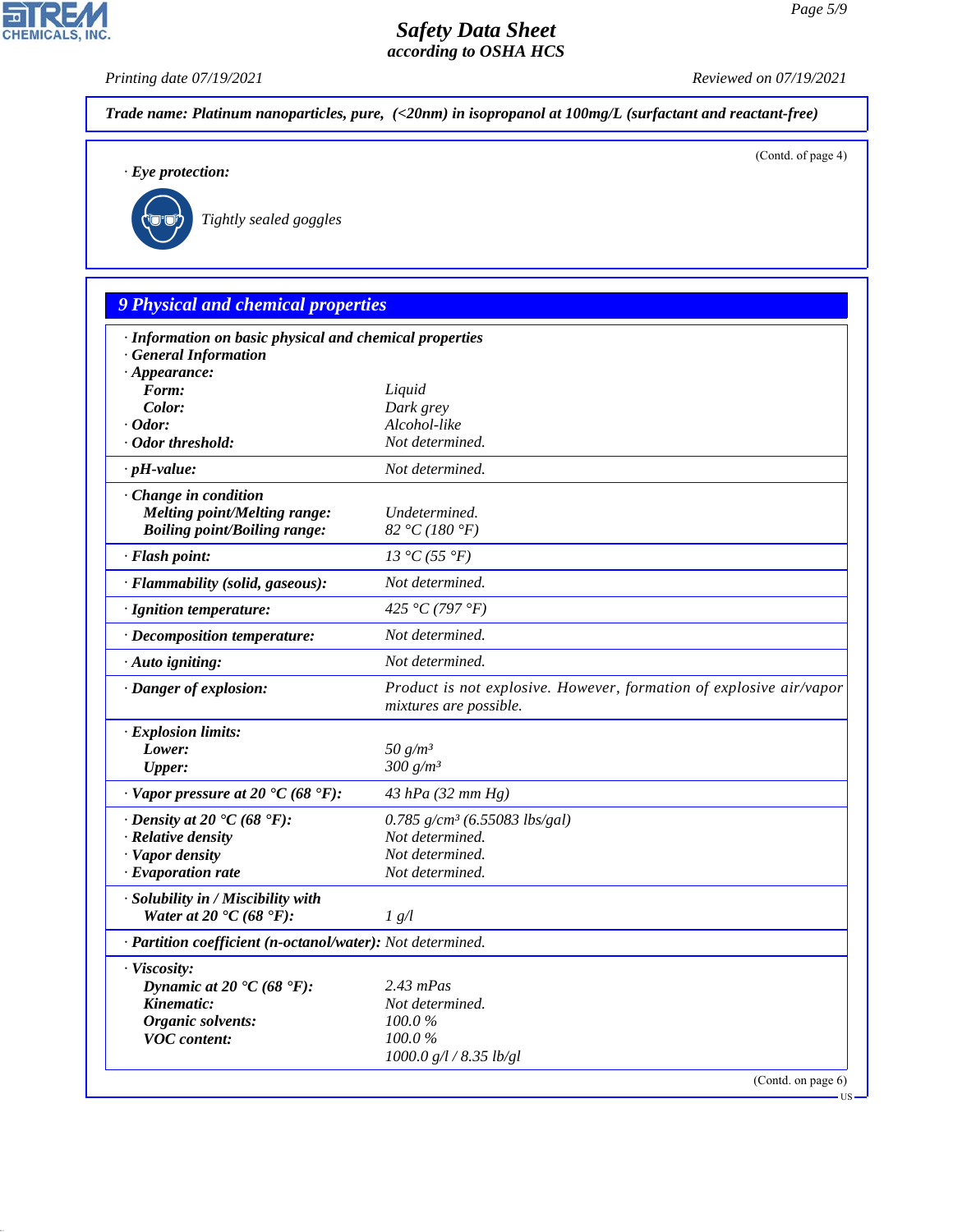*Printing date 07/19/2021 Reviewed on 07/19/2021*

(Contd. of page 5)

*Trade name: Platinum nanoparticles, pure, (<20nm) in isopropanol at 100mg/L (surfactant and reactant-free)*

*· Other information No further relevant information available.*

#### *10 Stability and reactivity*

*· Reactivity No further relevant information available.*

*· Chemical stability*

- *· Thermal decomposition / conditions to be avoided: No decomposition if used according to specifications.*
- *· Possibility of hazardous reactions No dangerous reactions known.*
- *· Conditions to avoid No further relevant information available.*
- *· Incompatible materials: No further relevant information available.*
- *· Hazardous decomposition products: No dangerous decomposition products known.*

#### *11 Toxicological information*

*· Information on toxicological effects*

*· Acute toxicity:*

*· LD/LC50 values that are relevant for classification:*

#### *67-63-0 Isopropyl alcohol*

| Oral            | LD50 | $5045$ mg/kg (rat)                    |
|-----------------|------|---------------------------------------|
| $Dermal$ $LD50$ |      | $12800$ mg/kg (rabbit)                |
|                 |      | Inhalative $LC50/4 h   30 mg/l$ (rat) |

*· Primary irritant effect:*

*· on the skin: No irritant effect.*

*· on the eye: Irritating effect.*

*· Sensitization: No sensitizing effects known.*

*· Additional toxicological information:*

*· Carcinogenic categories*

*· IARC (International Agency for Research on Cancer)*

*· NTP (National Toxicology Program)*

*Substance is not listed.*

*· OSHA-Ca (Occupational Safety & Health Administration)*

*Substance is not listed.*

# *12 Ecological information*

*· Toxicity*

44.1.1

*· Aquatic toxicity: No further relevant information available.*

- *· Persistence and degradability No further relevant information available.*
- *· Behavior in environmental systems:*
- *· Bioaccumulative potential No further relevant information available.*
- *· Mobility in soil No further relevant information available.*
- *· Additional ecological information:*
- *· General notes: Not known to be hazardous to water.*
- *· Results of PBT and vPvB assessment*
- *· PBT: Not applicable.*
- *· vPvB: Not applicable.*

(Contd. on page 7)

*3* 

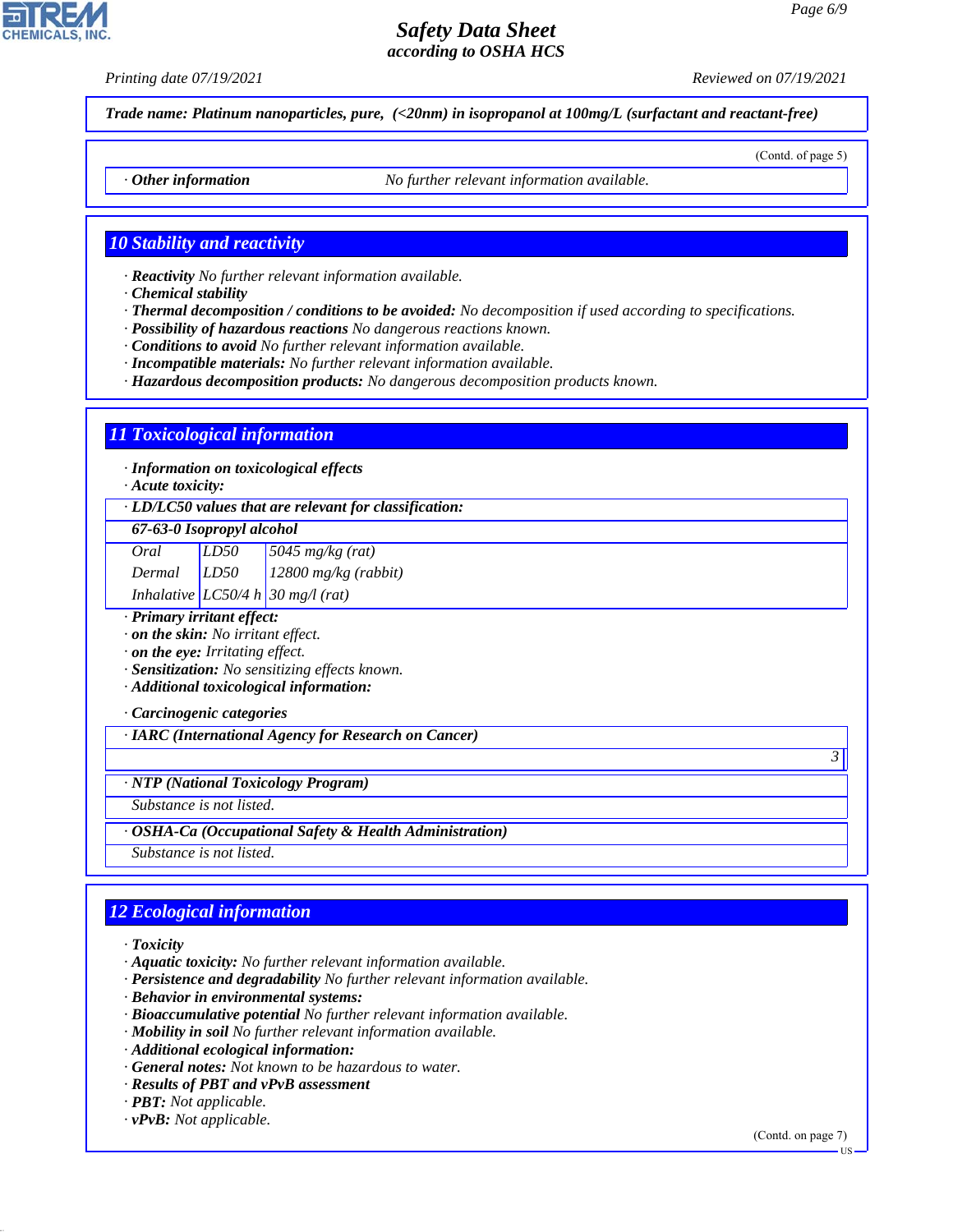

44.1.1

**CHEMICALS, INC**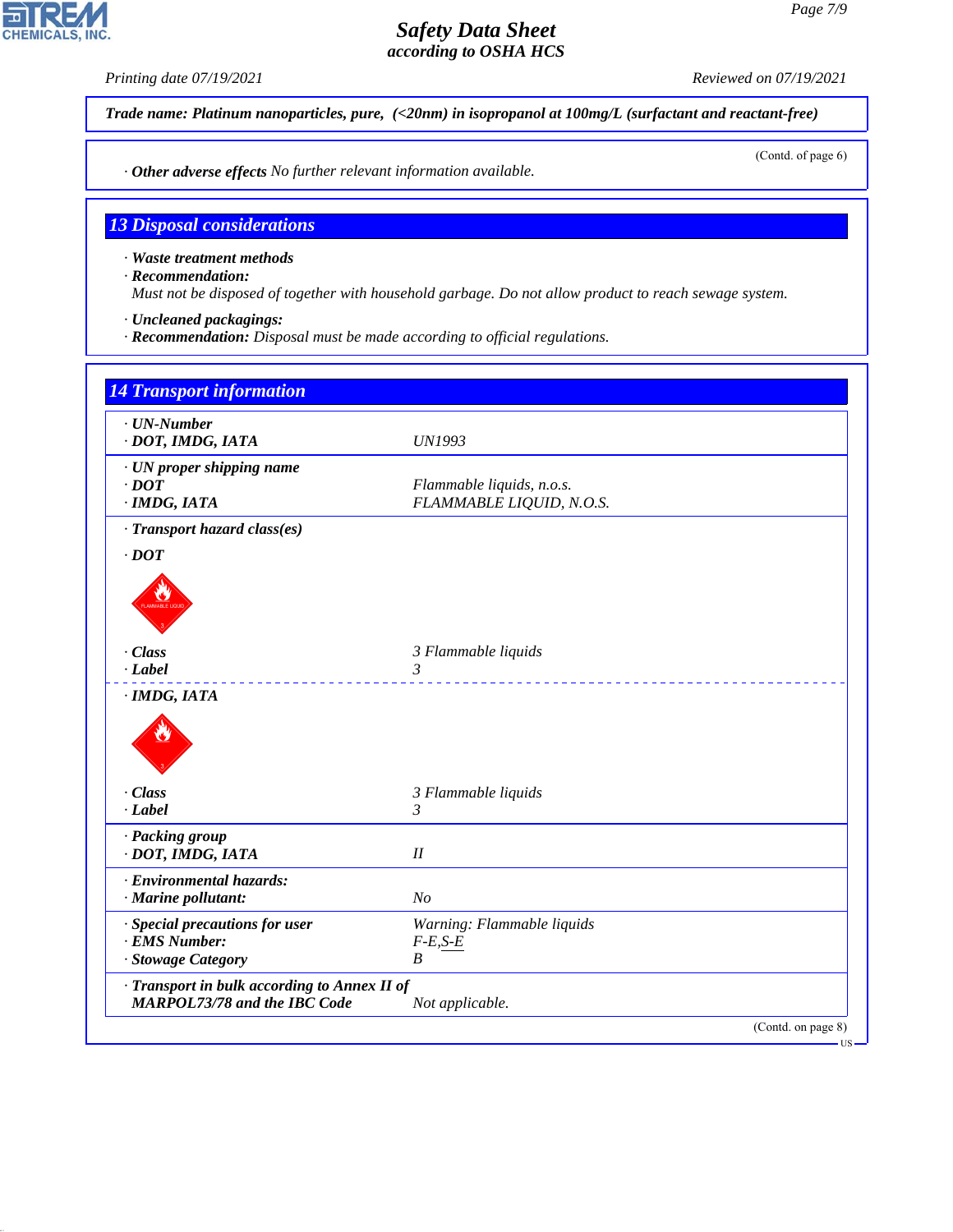*Printing date 07/19/2021 Reviewed on 07/19/2021*

*Trade name: Platinum nanoparticles, pure, (<20nm) in isopropanol at 100mg/L (surfactant and reactant-free)*

|                                                                                     | (Contd. of page 7)                                                                                                     |
|-------------------------------------------------------------------------------------|------------------------------------------------------------------------------------------------------------------------|
| · Transport/Additional information:                                                 |                                                                                                                        |
| $\cdot$ DOT<br>• Quantity limitations                                               | On passenger aircraft/rail: $5 L$<br>On cargo aircraft only: 60 L                                                      |
| $\cdot$ IMDG<br>$\cdot$ Limited quantities (LQ)<br>$\cdot$ Excepted quantities (EQ) | II.<br>Code: E2<br>Maximum net quantity per inner packaging: 30 ml<br>Maximum net quantity per outer packaging: 500 ml |
| · UN "Model Regulation":                                                            | UN 1993 FLAMMABLE LIQUIDS, N.O.S., 3, II                                                                               |

#### *15 Regulatory information*

*· Safety, health and environmental regulations/legislation specific for the substance or mixture · Sara*

*· Section 355 (extremely hazardous substances):*

*Substance is not listed.*

*· Section 313 (Specific toxic chemical listings):*

*Substance is listed.*

*· TSCA (Toxic Substances Control Act):*

*Substance is listed.*

*· Proposition 65*

*· Chemicals known to cause cancer:*

*Substance is not listed.*

*· Chemicals known to cause reproductive toxicity for females:*

*Substance is not listed.*

*· Chemicals known to cause reproductive toxicity for males:*

*Substance is not listed.*

*· Chemicals known to cause developmental toxicity:*

*Substance is not listed.*

*· Carcinogenic categories*

*· EPA (Environmental Protection Agency)*

*Substance is not listed.*

*· TLV (Threshold Limit Value established by ACGIH)*

*· NIOSH-Ca (National Institute for Occupational Safety and Health)*

*Substance is not listed.*

*· GHS label elements*

44.1.1

*The substance is classified and labeled according to the Globally Harmonized System (GHS).*

(Contd. on page 9)

*A4*

US